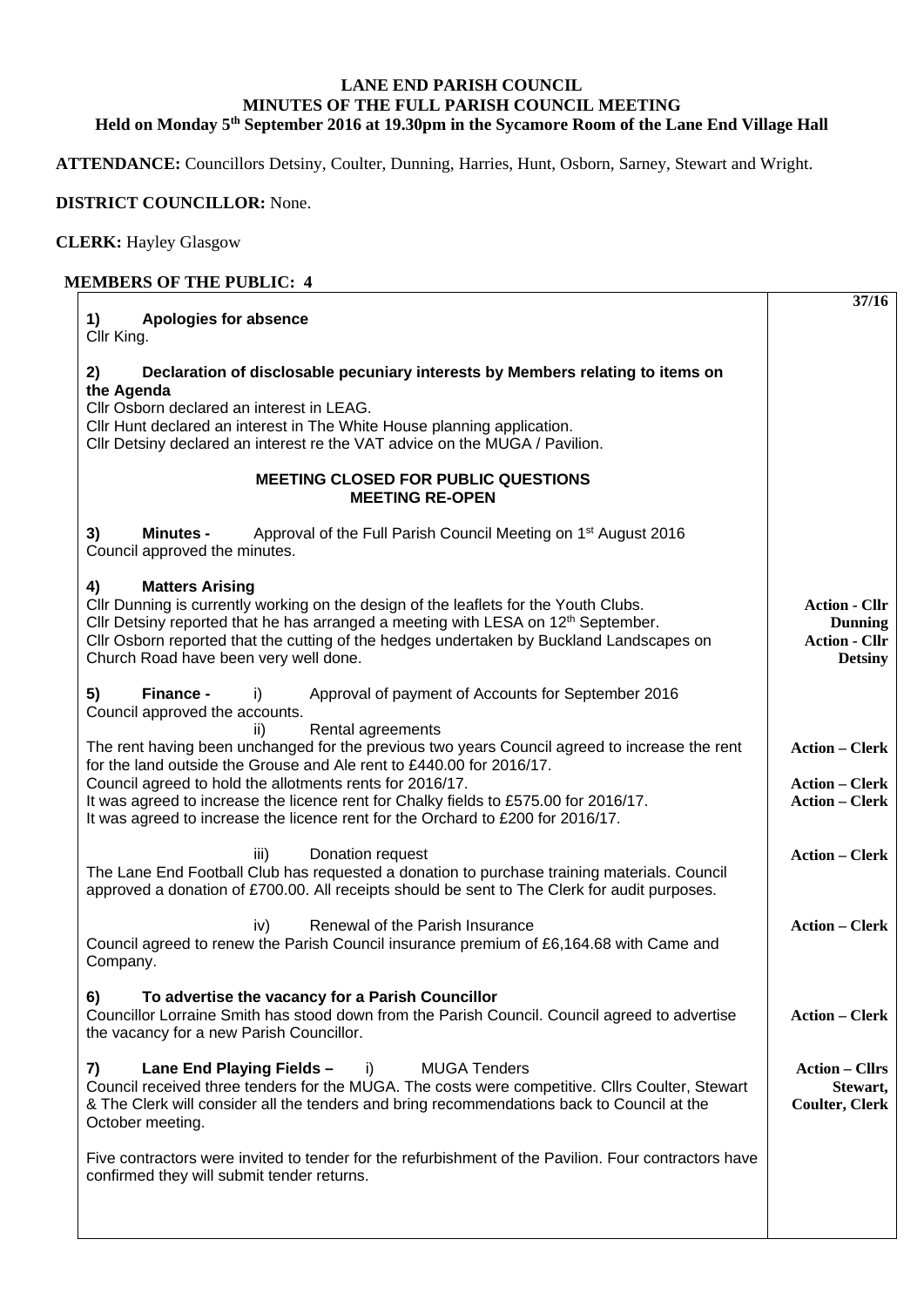| Council has submitted an application to Building Control and they have come back with some                                                                                                                                                                                                                                                   | 38/16                                                              |
|----------------------------------------------------------------------------------------------------------------------------------------------------------------------------------------------------------------------------------------------------------------------------------------------------------------------------------------------|--------------------------------------------------------------------|
| requirements:<br>A new fire alarm system. Cllr Stewart will meet with Chubb Fire and Security to obtain a<br>Τ.<br>quotation.                                                                                                                                                                                                                | <b>Action Cllr</b><br><b>Stewart</b>                               |
| An asbestos survey is required. Council approved the quotation of £450.00 for the survey<br>ii.<br>to be completed. Cllr Stewart will organise this.                                                                                                                                                                                         | <b>Action – Cllr</b><br><b>Stewart</b>                             |
| Council approved a working group to carry out the interviews with the contractors tendering for the<br>MUGA & Pavilion. The working group will include Cllrs Coulter, Stewart, Harries and Wright.                                                                                                                                           | Action - Cllrs,<br>Coulter,<br><b>Stewart, Harries</b><br>& Wright |
| CIIr Coulter drew Councils attention to a potential VAT issue. The project could be liable for VAT<br>on the MUGA and the Pavilion refurbishment.                                                                                                                                                                                            |                                                                    |
| The Clerk has already received advice from SLCC and will ask them further clarification.                                                                                                                                                                                                                                                     |                                                                    |
| Council also agreed to take professional advice from Rouse and Partners at an estimated cost of<br>£750.00.                                                                                                                                                                                                                                  |                                                                    |
| Lane End Action Group<br>ii)<br>Council welcomed the paper and thought it very positive.                                                                                                                                                                                                                                                     | <b>Action - Clerk</b>                                              |
| Grass cutting – playing fields<br>iii)<br>Buckland Landscapes currently do a cut and leave fortnightly from April to October and at least<br>one cut between November and March.                                                                                                                                                             |                                                                    |
| Council has been informed that the cut and leave once every two weeks is causing problems for<br>the football team. They are unable to play with the left grass on the pitches. The football team<br>would either like the playing fields to be cut weekly or for it to be cut once every two weeks and<br>lifted.                           | <b>Action - Cllrs</b><br><b>Coulter, Detsiny</b><br>& Clerk        |
| Buckland advise that it would not be practical to remove the cut grass from the site because of the<br>volume collected and the costs would greatly increase. They can agree an area for the clippings<br>to be tipped.                                                                                                                      |                                                                    |
| Buckland Landscapes provided a quote to cut and leave once a week between April to October.                                                                                                                                                                                                                                                  |                                                                    |
| The football team advise that Polaris Ground Care have been helping them by doing one off cuts<br>and marking out the pitches. Polaris ground care also provided a quote to cut the pitches only.                                                                                                                                            |                                                                    |
| The pitches also need to be marked out. LESA have agreed to ensure that this is done.                                                                                                                                                                                                                                                        |                                                                    |
| The Clerk, Clirs Detsiny & Coulter will consider the quotes and recommend an option going<br>forward.                                                                                                                                                                                                                                        |                                                                    |
| <b>Mole and Picket Charities</b><br>8)<br>Council are in the process of seeking legal advice on this matter.                                                                                                                                                                                                                                 |                                                                    |
| <b>Draft Local Plan</b><br>9)<br>WDC has extended the period for consultation. LEPC has already submitted comments.<br>Council has asked WDC to consider the Playing Fields option seriously.<br>Cllr Dunning reported that in the 2 <sup>nd</sup> phase WDC have earmarked Ellis Way, Chalky Fields and<br>the Golden Gough.                |                                                                    |
| Cllr Dunning advised Council that two sites have been removed which were the land off Simmons<br>Way and the land adjacent to Sydney House. It was reported that the land off Simmons Way was<br>not the old Elga Site as previously thought.<br>WDC will consider all the comments they have received and issue a final plan in due course. |                                                                    |
| Clerk's report<br>10)                                                                                                                                                                                                                                                                                                                        |                                                                    |
| i.<br>The External Audit has been completed. No issues were raised.                                                                                                                                                                                                                                                                          |                                                                    |
| Council agreed to Cllr Stewart having the old laptop once it has been wiped of all<br>ii.<br>documents for a nominal fee of £25.00.                                                                                                                                                                                                          |                                                                    |
| The Clerk asked Buckland Landscapes to carry out the hedge cutting on Church Road as<br>iii.<br>agreed at the previous meeting.<br>The Clerk has deferred the cutting of the hedges at the duck pond until October.<br>iv.                                                                                                                   | <b>Action - Clerk</b>                                              |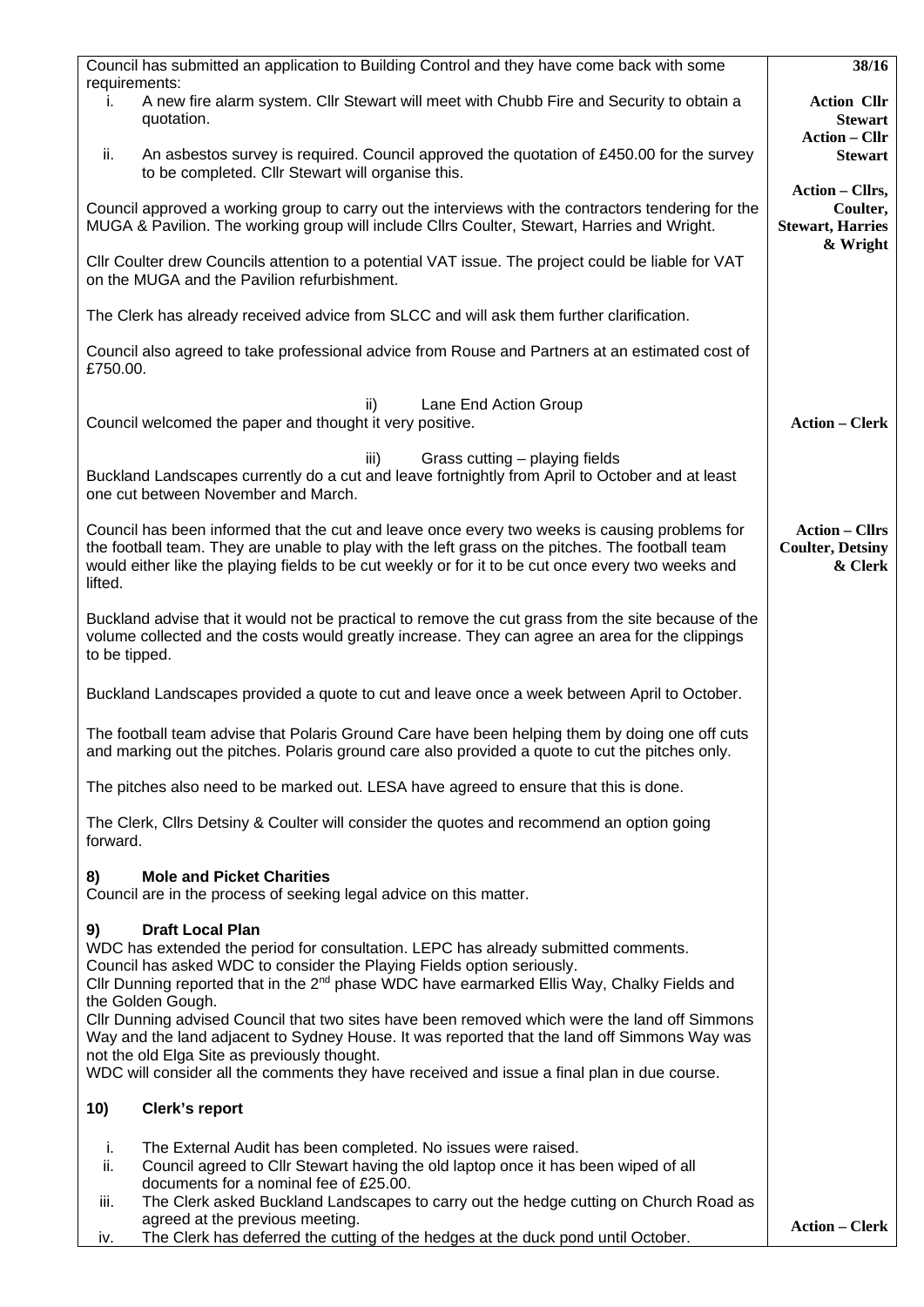| v.                                                                     | The Clerk has asked Ridgeway Woodlands to carry out the tree safety survey at Moorend                                                                                                          | 39/16                                         |  |  |  |
|------------------------------------------------------------------------|------------------------------------------------------------------------------------------------------------------------------------------------------------------------------------------------|-----------------------------------------------|--|--|--|
| vi.                                                                    | Common.<br>The issues with a tenant/tenant's friend being aggressive towards other tenants at Chalky<br>Field allotment have continued with two further complaints being made. I contacted the |                                               |  |  |  |
|                                                                        | tenant again and he has advised he will give up the plot up on $30th$ September 2016.                                                                                                          | <b>Action - Clerk</b>                         |  |  |  |
| viii.                                                                  | The data from the speed tube on The Row will be collect w/c 12 <sup>th</sup> September.<br>vii.<br>Cllr Detsiny met with two Parishioners regarding the high grass near Meakes. He             |                                               |  |  |  |
|                                                                        | strimmed the area back so that turning cars can now more easily see on-coming traffic.                                                                                                         |                                               |  |  |  |
| ix.<br>Х.                                                              | The Twinning Association dinner is on Thursday 3 <sup>rd</sup> November in the Grouse and Ale.<br>The Clerk received a complaint that the bins at Lane End Playing Fields were over            |                                               |  |  |  |
|                                                                        | flowing. LESA were quick to resolve this issue.                                                                                                                                                |                                               |  |  |  |
| xi.                                                                    | The Clerk has been informed that was another attempted break-in at the Pavilion at Lane<br>End Playing Fields.                                                                                 |                                               |  |  |  |
| 11)                                                                    | <b>Invitations to Meetings, Correspondence &amp; Reports received</b>                                                                                                                          |                                               |  |  |  |
|                                                                        | Council has received complaints about the speed of traffic on various roads in the village. Council<br>agreed to speed tubes being installed on Park Lane.                                     |                                               |  |  |  |
| 12)                                                                    | <b>Matters raised by Councillors</b>                                                                                                                                                           |                                               |  |  |  |
|                                                                        | It was reported that Forge Cottage had a washing line and chairs on PC land.<br>It was reported that Pond Cottage has a table and chairs beyond land in their ownership. Cllr                  | <b>Action – Clerk</b>                         |  |  |  |
|                                                                        | Stewart will check this.<br>Council had booked LEYCC on Tuesday 7th February 2017 and Tuesday 4th April 2017. It was                                                                           |                                               |  |  |  |
|                                                                        | reported that the Youth Club felt they were given no choice but to let LEPC have the venue on                                                                                                  | <b>Action - Clerk</b><br><b>Action – Cllr</b> |  |  |  |
|                                                                        | these evenings.<br>Council do not want to stop the Youth Clubs operating and therefore will book different venues for                                                                          | <b>Stewart</b>                                |  |  |  |
| these dates.                                                           |                                                                                                                                                                                                | <b>Action – Clerk</b>                         |  |  |  |
| 13)<br><b>Decisions and Appeals</b>                                    |                                                                                                                                                                                                |                                               |  |  |  |
|                                                                        |                                                                                                                                                                                                | <b>Action - Clerk</b>                         |  |  |  |
|                                                                        | <b>New Applications</b>                                                                                                                                                                        |                                               |  |  |  |
|                                                                        |                                                                                                                                                                                                |                                               |  |  |  |
|                                                                        | The White House High<br>Conversion of existing dwelling to form 3 x 1 bed flats<br>16/07026/FUL<br>with associated fenestration alterations<br>Street Lane End                                 |                                               |  |  |  |
| No objection.                                                          |                                                                                                                                                                                                |                                               |  |  |  |
|                                                                        | NEXT MEETING: To confirm the next Parish Council Meeting will be held on Monday 3rd October                                                                                                    |                                               |  |  |  |
|                                                                        | 2016 in the Sycamore Room.                                                                                                                                                                     |                                               |  |  |  |
|                                                                        |                                                                                                                                                                                                |                                               |  |  |  |
| There being no further business the Chairman closed the meeting 21.09. |                                                                                                                                                                                                |                                               |  |  |  |
|                                                                        |                                                                                                                                                                                                |                                               |  |  |  |
|                                                                        | Dated                                                                                                                                                                                          |                                               |  |  |  |
|                                                                        |                                                                                                                                                                                                |                                               |  |  |  |
|                                                                        |                                                                                                                                                                                                |                                               |  |  |  |
|                                                                        |                                                                                                                                                                                                |                                               |  |  |  |
|                                                                        |                                                                                                                                                                                                |                                               |  |  |  |